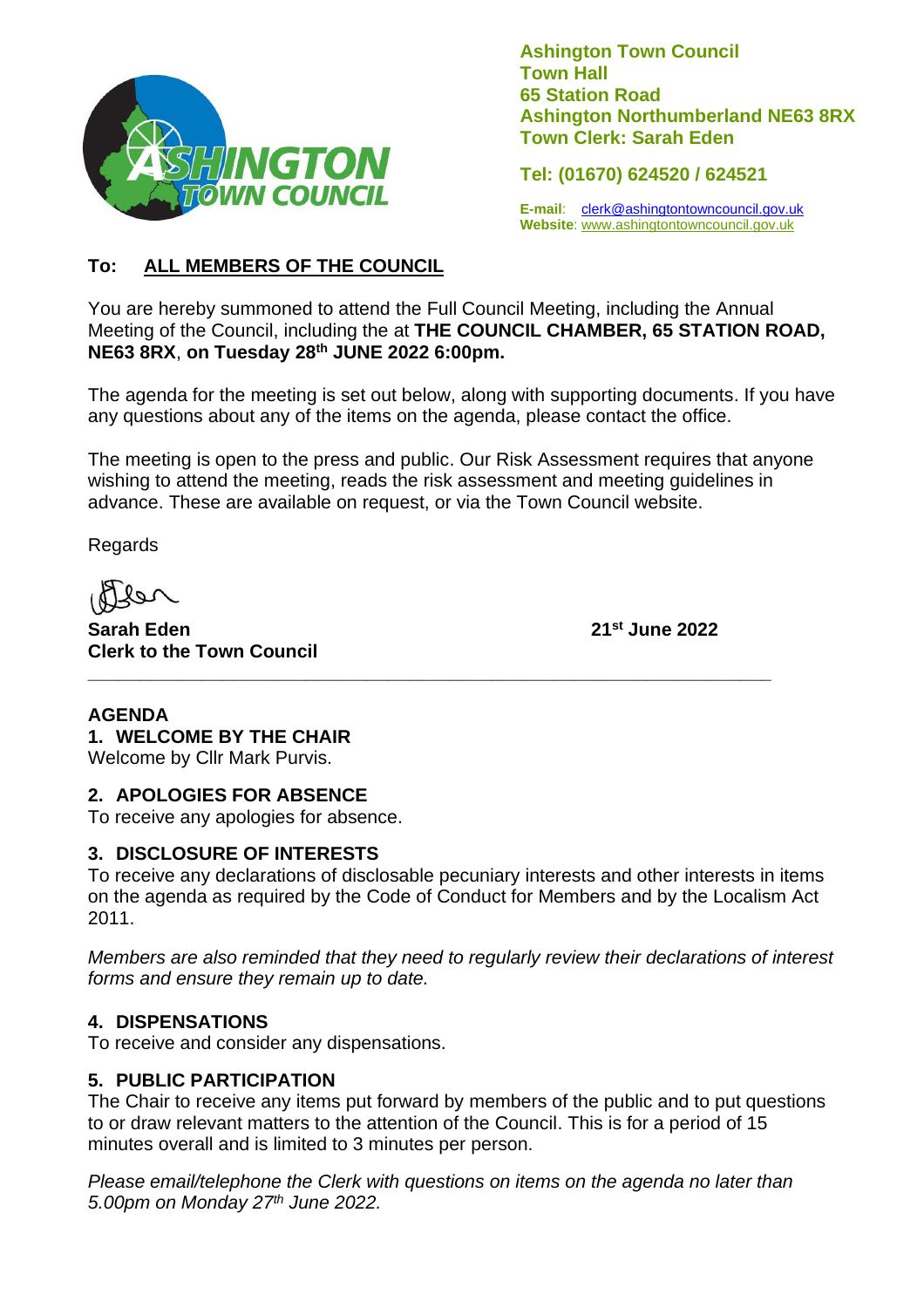#### **6. MINUTES OF LAST MEETING**

To receive and sign as a true record, the minutes of the meeting held on Tuesday 17<sup>th</sup> May 2022  $(enc)^i$ 

# **7. OVERALL TEAM PRIORITIES UPDATE**

To receive an update (enc)<sup>ii</sup>

# **8. REPORT FROM THE CIVIC HEAD OF ASHINGTON (CLLR BOB WALKINSHAW)**

To receive a verbal report from the Civic Head of Ashington.

# **9. REPORT FROM THE LEADER OF THE COUNCIL (CLLR MATTHEW CUTHBERT)**

To receive a verbal report from the Leader of the Town Council.

# **10.REPORT FROM THE NEIGHBOURHOOD POLICING TEAM**

To receive a report from Inspector Wayne Daniels

#### **11.INTERNAL AUDIT 2021/22**

- *a)* to receive the Annual Internal Audit Report for year ending March 2022, carried out by Peter Basnett, in accordance with Accounts and Audit Regulations 2015, part 2  $(5)$  (enc)<sup>iii</sup>
- **b)** to receive the Audit Checklist, carried out by Peter Basnett, in accordance with Accounts and Audit Regulations 2015, part 2 (5) (enc)iv
- *c)* to receive the Assessment of Internal Controls, carried out by Peter Basnett, in accordance with Accounts and Audit Regulations 2015, part 2 (5) (no action required as there are no matters for attention) (enc) $v$

#### **12.ANNUAL GOVERNANCE AND ACCOUNTABILITY RETURN (AGAR) YEAR ENDING MARCH 2022**

- *a)* to receive and respond to the Annual Governance Statement, Section 1, and agree signature by the Chair and the Clerk (enc)<sup>vi</sup> (The Chair will read out each statement *and ask members to agree, the Chair and the Clerk will sign and date the statement)*
- **b)** to receive and approve the End of Year Bank Reconciliation, March 2022 (enc)<sup>vii</sup>
- *c)* to receive and approve the Clerk's Report on restated figures for year ending March 2021 (enc)<sup>viii</sup>
- d) to receive and approve the Accounting Statements, Section 2, for the year ending March 2022 (enc)<sup>ix</sup> *(The Clerk/RFO will have already signed and dated the accounts, the Chair will sign and date the declaration at the meeting, following receipt and approval)*
- *e)* to approve the submission of the AGAR for year ending March 2022, and publication on the Town Council website, as required

#### **13.NOTICE OF PUBLIC RIGHTS AND PUBLICATION OF UNAUDITED ANNUAL GOVERNANCE AND ACCOUNTABILITY RETURN**

To approve the dates set for the period for the exercise of public rights of inspection as 30<sup>th</sup> June 2022 – 12<sup>th</sup> August 2022 (enc)<sup>x</sup>

# **14.INTERNAL AUDIT 2022/23**

- a) To receive Best Practice Guidance for Internal Audit (enc)<sup>xi</sup>
- **b)** In accordance with Accounts and Audit Regulations 2015, part 2 (1), to agree to appoint Mrs Susan Saunders as the Internal Auditor for 2022/23 (enc)xii